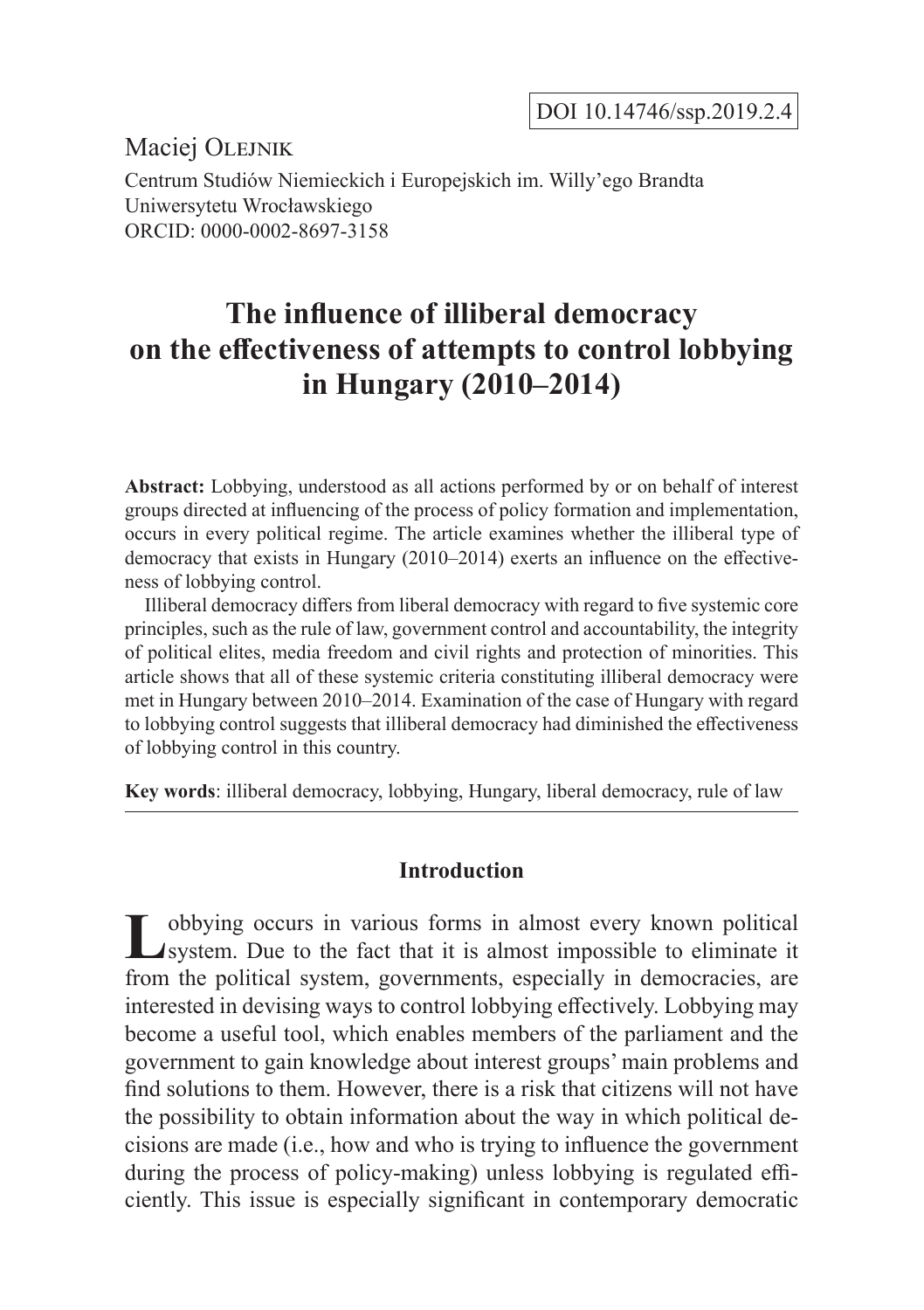states, in which the legislative and executive branch of power is elected (directly or indirectly) by the citizens, none of whom should be privileged above others. Democracy can be protected only if the state and interest groups establish clear rules guaranteeing that lobbying organizations are "transparent and accountable and bound by common standards of good practice and ethical conduct" (Parvin, 2007, p. 34). For instance, Philip Parvin indicates that if lobbying is carried out in this way, it can even strengthen "parliamentary democracy, providing new and diverse channels through which different groups and the wider public might feed into the democratic system" (Parvin, 2007, p. 34).

There are some significant differences among political and social scientists regarding the definition of lobbying. Gary Armstrong and Philip Kotler argue that lobbying means "building and maintaining relations with legislators and government officials [in order] to influence legislation and regulation" (Armstrong, Kotler, 2010, p. 472). Their definition emphasizes the role of personal relationships that exist between members of parliament or the executive branch and lobbyists. It excludes any grassroots action (e.g. email campaigns, demonstrations) from the sphere of lobbying. In contrast, Wyn Grant perceives lobbying as a wider phenomenon: "Lobbying refers to attempts to exert influence on the formation or implementation of public policy" (Grant, 2003a, p. 314). This interpretation assumes that lobbying activities include all kinds of relations between lobbyists and authorities, as well as other actions in which members of the latter group are not directly involved, such as demonstrations, strikes, and television and internet campaigns. Wyn Grant's definition seems to be better suited to modern democratic states than Gary Armstrong and Philip Kotler's concept. Of course, many political decisions are still reached during meetings between lobbyists and the authorities. However, bottomup actions through which lobbyists try to influence authorities also often end successfully. For instance, Daniel Bergan's experiment conducted on the members of the New Hampshire state legislature confirmed this. The result of this research shows that email lobbying campaigns substantially influenced legislators' voting behavior (Bergen, 2009, pp. 327–352).

Political and social scientists have some difficulties in identifying who actually performs lobbying activity. Clive Thomas and Ronald Hrebenar created one of the broadest classifications, distinguishing five groups of lobbyists: contract lobbyists; in-house lobbyists; government legislative liaisons; citizen, cause or volunteer lobbyists; and private individuals, 'hobbyists' or self-appointed lobbyists (Thomas, 2004, pp. 152–153).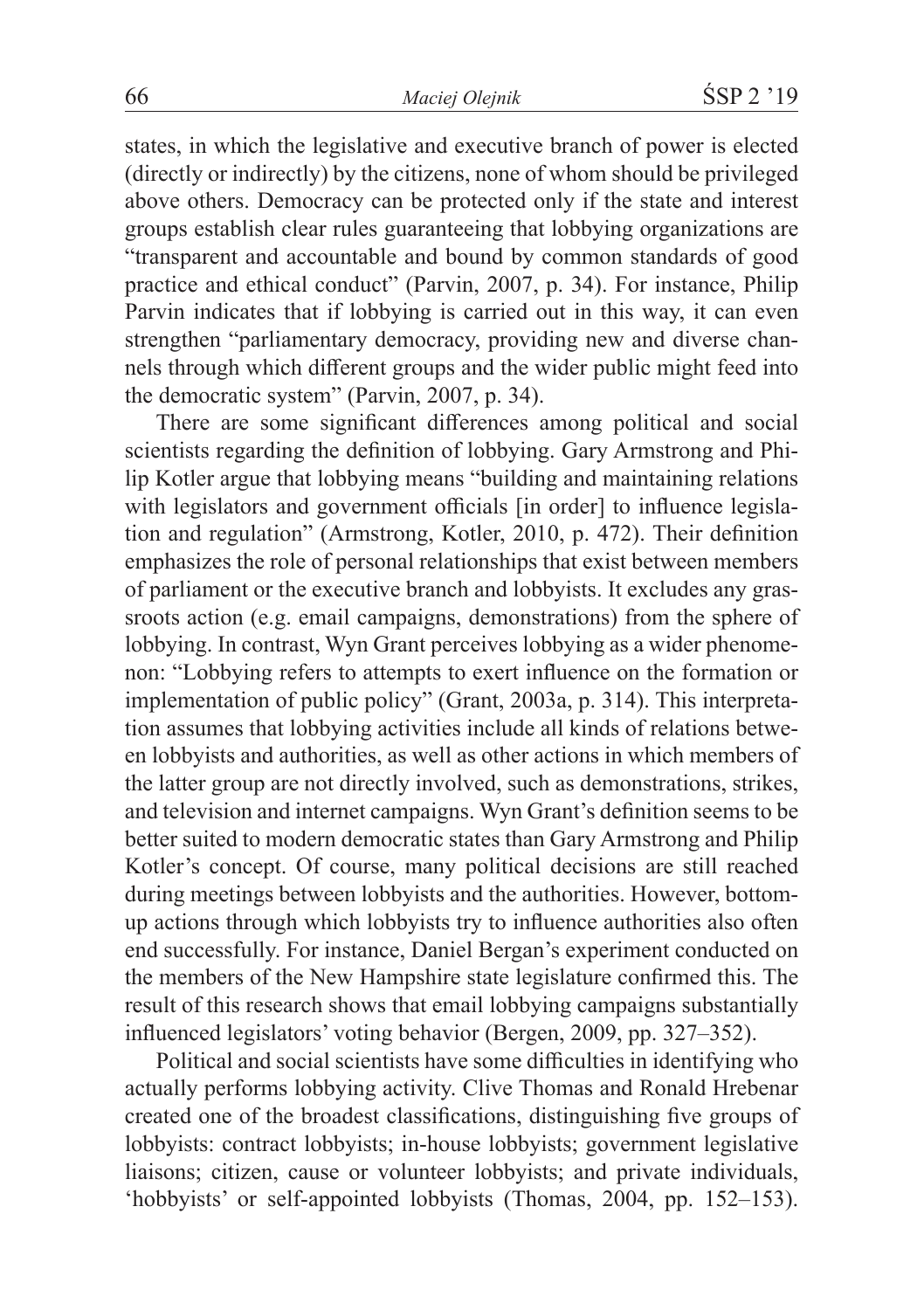Lobbyists from the first four groups always act on behalf of someone else (e.g. corporations, companies and local governments which employ them, or non-profit organizations). Members of the last group "lobby for pet projects, direct personal benefits or against a policy or proposal they find particularly objectionable" (Thomas, 2004, p. 153). Lester Milbrath presented a different approach to this issue. In this perspective, every attempt at impacting the government's political decisions should be treated as an example of lobbying if it is carried out "by someone other than a citizen acting on his own behalf" (Milbrath, 1968, p. 442). From this point of view, a person who tries to achieve their political interests individually by influencing the government should not be treated as a lobbyist. This might be a very reasonable position, as it seems virtually impossible to effectively analyze lobbying if we consider people who undertake any political action in their own political interest (such as criticizing government decisions that directly affect them on Facebook) to be lobbyists. For the purpose of this article, I consider lobbyists to be only those entities which try to affect authorities' political decisions on behalf of interest groups. Wyn Grant defines interest groups as "organizations seeking to advance a particular sectional interest or cause while not seeking to form a government or part of a government" (Grant, 2003b, p. 266). This definition embraces non-profit associations, trade unions, companies and any other institution that is even partially involved in the process of policy-making unless it also tries to formally gain power in the country. In the latter part of the article, the term 'lobbying' refers to all actions performed by or on behalf of interest groups directed at the influencing the process of policy formation and implementation.

One of the most crucial aspects of studies on lobbying relates to its effective control. Lobbying is effectively controlled if it is completely transparent, which means that the public have easy access to the following information: "(a) who is lobbying public representatives, (b) on what issues they are being lobbied, (c) when and how they are being lobbied, (d) how much is being spent in the process, (e) what is the result of these lobbying efforts?" (Bartha, 2014, p. 7), and the authorities cannot refuse to share this information with the public. Four out of five systemic core principles that constitute liberal democracy enhance the effectiveness of lobbying control in the state. These features include: the government following the rule of law, especially with regard to the stability, explicitness and general and prospective nature of passed laws; the existence of completely independent institutions which can verify whether the government is fol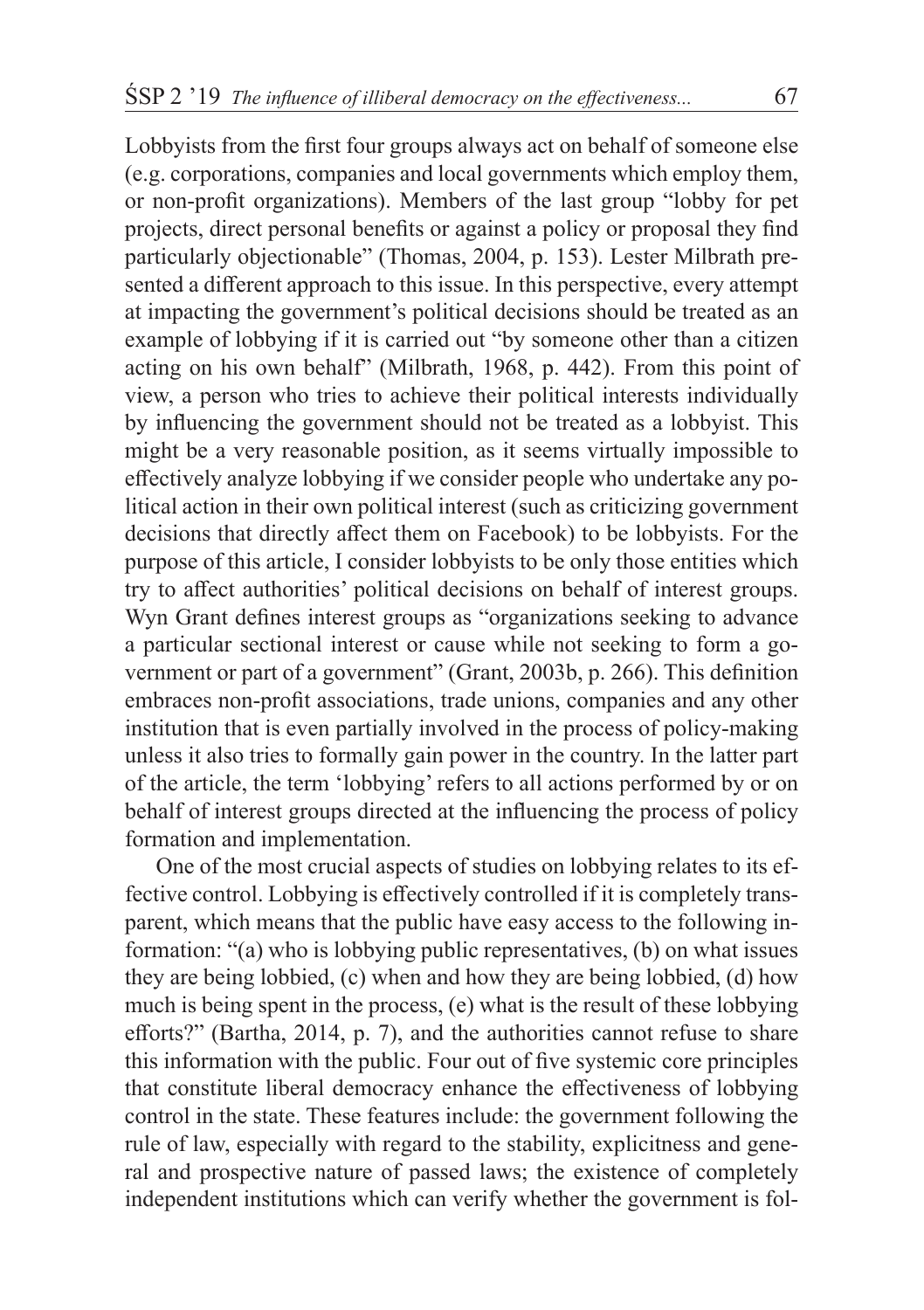lowing the rule of law, as well as repeal any unconstitutional laws; low levels of corruption among political elites, which discourages interests groups from illegally influencing politicians' decisions (i.e. bribery); and fully free, autonomous media outlets which are critical of the government and are capable of investigating ties between the government and interest groups. These systemic core principles allow the legislative process to be conducted in an entirely transparent way. The fifth principle – civil rights and protection of minorities – is not a meaningful factor affecting the effectiveness of lobbying control.

Against this backdrop, the aim of this article is to examine whether the illiberal model of democracy in Hungary influenced the effectiveness of attempts to control lobbying between 2010–2014, or whether it was irrelevant in this regard. Within this period of time, Hungary transformed from a liberal to an illiberal democracy. I argue that the worsening quality of democracy in illiberal democracies, mainly with regard to the rule of law, the takeover of previously independent oversight institutions by the ruling political parties, the considerable rise in corruption practices among members of the government, and the partial decline of media freedom may also have consequences on the effectiveness of lobbying control. Thus, I suggest the following hypothesis: the illiberal model of democracy exerts a negative influence on the effectiveness of lobbying control in Hungary.

The Hungarian example was examined because there is a predominant opinion in academic discourse that, since 2010, Hungary has rejected the path of socio-political development towards liberal democracy, choosing its illiberal version instead (Karolewski, Benedikter, 2017, pp. 179–180, 184–185). Analysis of the Hungarian case study will be treated as an introduction to a discussion of the possible correlation between the illiberal model of democracy and the effectiveness of lobbying control worldwide. This analysis is innovative as no research showing this type of correlation seems to exist.

## **Systemic criteria constituting liberal and illiberal democracy**

Democracy has radically changed over the centuries in terms of its size, scale and scope (Schmitter, 2011, pp. 191–192), as well as with regard to many further aspects (Schmitter, 2011, pp. 193–198). Currently, a country is identified as democratic only if some guarantees are anchored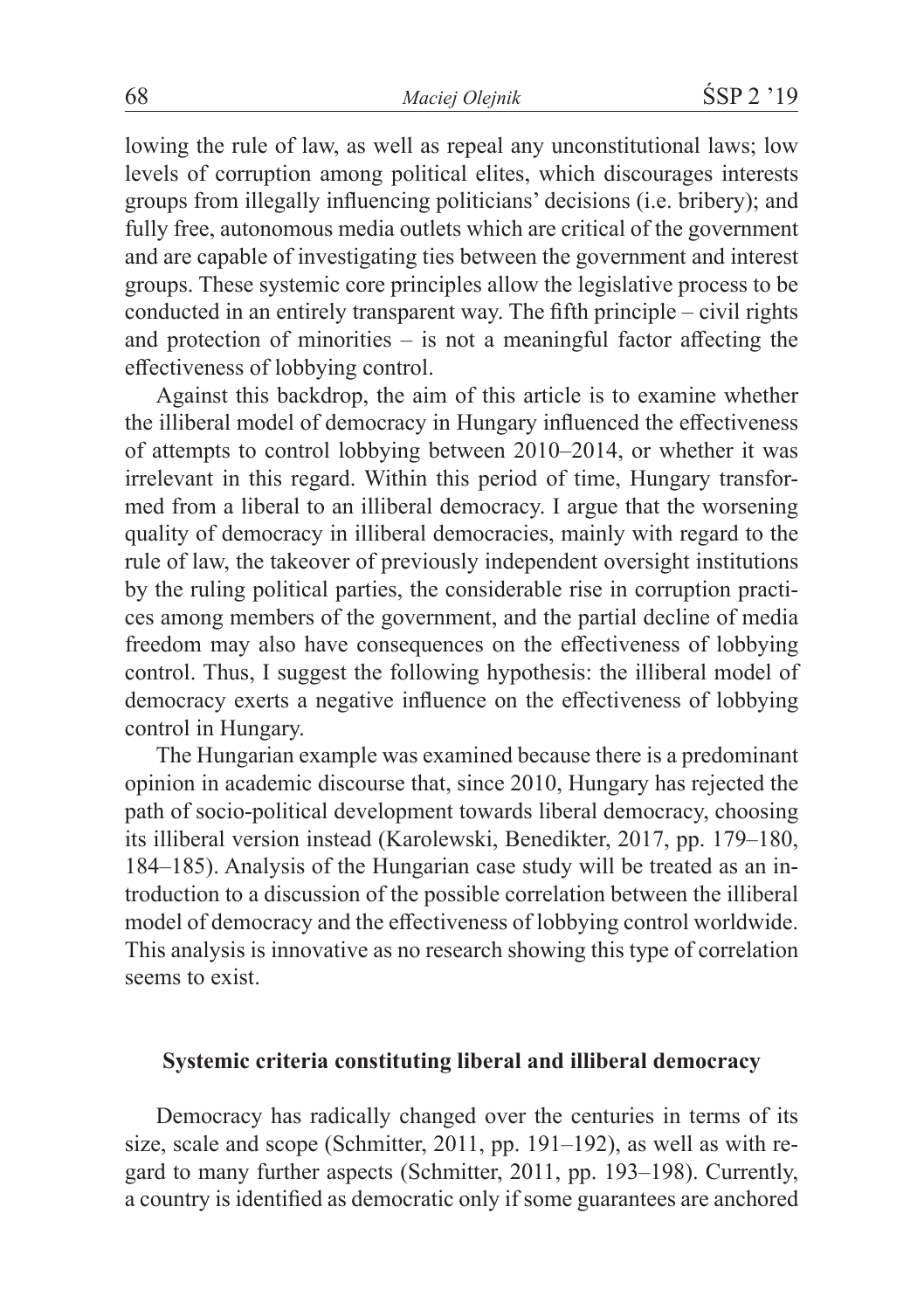institutionally, in particular free, regular and competitive elections, freedom of association, freedom of speech and access to various, alternative sources of information (Dahl's concept of full polyarchy) (Dahl, 2005, p. 332). We can distinguish two types of democracy (liberal and illiberal democracy) that fulfill all elements of full polyarchy. They operate differently with regard to the five systemic core principles (the rule of law, government control and accountability, integrity of political elites, media freedom and civil rights and protection of minorities).

The first distinction between liberal and illiberal democracy concerns the rule of law. In this article, the term is defined as "compliance with the law, when the law is general, public, prospective, clear, consistent, performable, and stable" (Sánchez-Cuenca, 2003, p. 69). In the illiberal democratic country, laws are not constructed and implemented according to those principles. Moreover, in illiberal democracies, the government often does not follow the rule of law unless it suits the interests of the power elite. Conversely, in liberal democracies the rule of law is applied in most of the cases. Rare violations of the rule of law also occur in liberal democracies, but such situations take place considerably less often in liberal than illiberal democracies. The second difference concerns control over government actions and accountability. In liberal democracies, there are independent institutions (e.g. the Constitutional Tribunal, the Supreme Court or the lower courts), which can convict politicians even if they belong to the ruling elite and repeal government policies if they are illegal. Furthermore, these decisions are respected and implemented by the government or other public institutions. In illiberal democratic countries, the government either does not recognize unfavorable decisions or subjugates these institutions according to their preferences (Merkel, 2004, p. 49).

The third distinction refers to the level of corruption. It is high in illiberal democracies (Alonso, Keane, Merkel, 2011, p. 11), while political elites are corrupt to the lesser extent in liberal democratic states. However, there are no countries in which this kind of misuse of power has been completely eliminated, even among the highly transparent and accountable elites of the Scandinavian countries. This is why the criteria of media freedom – the fourth dissimilarity between the analyzed political regimes – are so crucial for the survival of a liberal democracy. Liberal democracies are characterized by fully free media. It is often media outlets that reveal corrupt practices among the authorities in liberal democratic states. Media activity can lead to a politician's fall from grace and even to convictions in liberal democra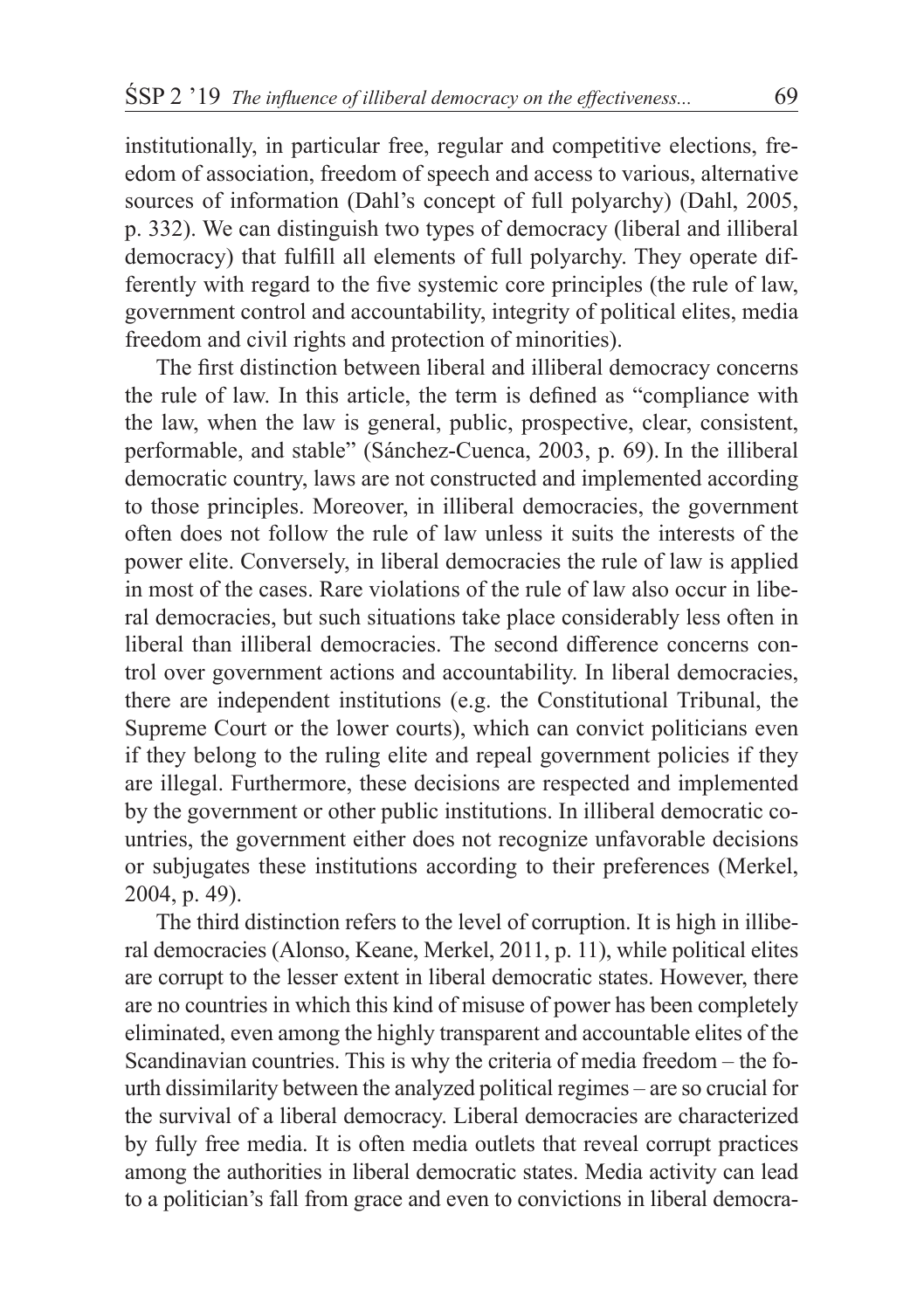cies. The media are only partially free in the illiberal democracy (Alonso, Keane, Merkel, 2011, p. 11). A significant number of them are controlled by the ruling political parties or their allies. Nevertheless, there are a few influential media outlets which are independent and try to monitor the government's activity. This is one of the crucial differences between illiberal democracies and authoritarian systems.

The fifth difference between liberal and illiberal democracy involves civil rights and the state's policies regarding minorities. In illiberal democratic countries, civil rights are often partially suspended (Merkel, 2004, p. 49), and minorities are also exposed to discrimination. On the other hand, civil rights function flawlessly in the liberal democracies, in particular due to the independent system of courts. Liberal democracies protect minorities and guarantee their "right to speak their languages, practice their culture and express their identities" (Diamond, 2002, p. 213). Table 1 summarizes the comparative analysis of liberal and illiberal democracy through the prism of areas differentiating these political regimes (cf. Alonso, Keane, Merkel, 2011, p. 11).

Table 1

| <b>Areas of differen-</b><br>tiation between<br>liberal and illib-<br>eral democracy | Systemic criteria<br>constituting liberal<br>democracy | Systemic criteria constituting<br>illiberal democracy                          |
|--------------------------------------------------------------------------------------|--------------------------------------------------------|--------------------------------------------------------------------------------|
|                                                                                      | $\mathcal{D}$                                          | $\mathbf{3}$                                                                   |
| The rule of law                                                                      | The government usually fol-                            | The government often breaches the                                              |
|                                                                                      | lows the rule of law.                                  | rule of law if it is in its political inter-                                   |
|                                                                                      |                                                        | est to do so.                                                                  |
| Government con-                                                                      |                                                        | There are institutions in- $\vert$ The government is not <i>de facto</i> over- |
| trol and account-                                                                    | dependent from the gov-                                | seen by any institution. The govern-                                           |
| ability                                                                              | ernment, which can hold                                | ment rejects implementing decisions                                            |
|                                                                                      | political elites accountable                           | taken by oversight bodies which are                                            |
|                                                                                      | and have the right to repeal                           | unfavorable to it. These institutions                                          |
|                                                                                      | their unlawful policies. The                           | are deprived of the majority of their                                          |
|                                                                                      | government recognizes all                              | competences or are captured by the                                             |
|                                                                                      | decisions made by the inde-                            | ruling political elites soon after they                                        |
|                                                                                      | pendent institutions.                                  | form the government.                                                           |
| Integrity of politi-                                                                 | Political elites are corrupt to                        | Corrupt political elites                                                       |
| cal elites                                                                           | a small extent                                         |                                                                                |
| Media freedom                                                                        | Free and independent media                             | Majority of media controlled by the                                            |
|                                                                                      |                                                        | government or its allies                                                       |

# **Discrepancies between the systemic criteria constituting liberal and illiberal democracies**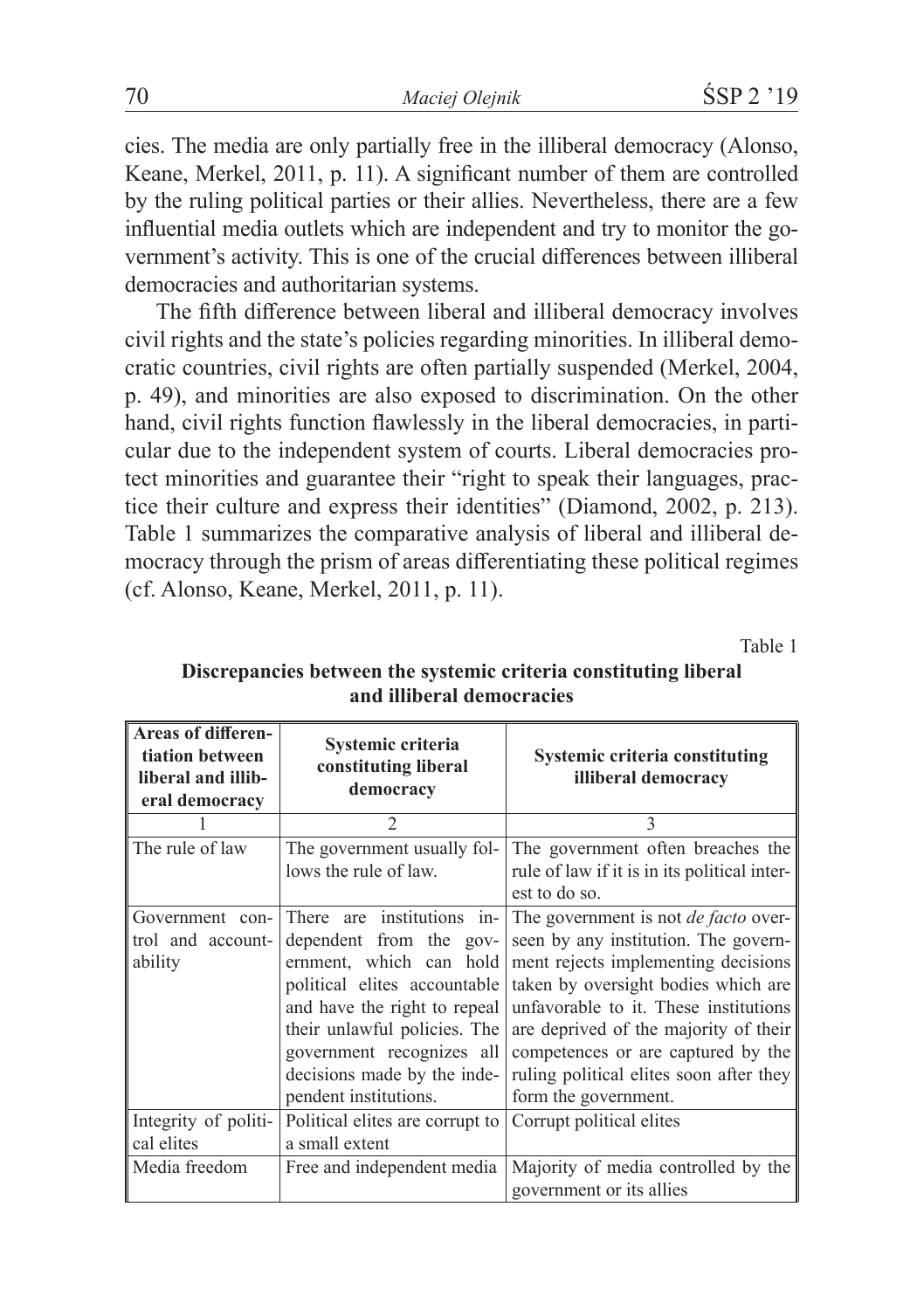|          |      | Civil rights and Citizens can benefit from Some rights are suspended or abol-        |
|----------|------|--------------------------------------------------------------------------------------|
|          |      | protection of mi- civil right law. Minorities' ished. Minorities are exposed to dis- |
| norities |      | rights are protected by the crimination and are not protected by                     |
|          | law. | the law.                                                                             |

**Source:** Own compilation based on S. Alonso, J. Keane, W. Merkel, *Editors' introduction: Rethinking the future of representative democracy*, in: *The Future of Representative Democracy*, eds. S. Alonso, J. Keane, W. Merkel, Cambridge University Press, Cambridge 2011, pp. 1–22; W. Merkel, *Embedded and Defective Democracies*, "Democratization," vol. 11, no. 5, December 2004, pp. 33–58.

### **Illiberal democracy's influence on lobbying control in Hungary**

Based on the comparative analysis of liberal and illiberal democracy presented in this article, Hungary was part of the latter group of political systems between 2010–2014. Five systemic criteria constituting illiberal democracy were fulfilled in Hungary in this period of time.

The second government of Viktor Orbán (2010–2014) formed by the Hungarian Civic Alliance (Fidesz) and the Christian Democratic People's Party (KDNP), which achieved a 2/3 majority in the parliamentary elections in 2010 (Magyar, 2016, p. 15), allowing parties to change the constitution without the opposition's consent, did not follow the rule of law (Magyar, 2016, p. 289). In 2010, the Hungarian parliament repealed the only law (The Lobbying Act) that comprehensively regulated lobbying in Hungary (Bartha, 2014, p. 8), and since then has passed many laws which were inconsistent with the rule of law. Some of these had a retroactive effect, e.g. the law which obliged judges to retire at the age of 62 (it replaced the act that allowed judges to serve until the age of 70) came into force without any transition period and also applied to judges who exceeded this age before the act was adopted. In this way, hundreds of judges were suddenly forced into retirement (Kovács, 2015, p. 283).

Between 2010–2014, the Hungarian parliament passed not only general, but also many specific laws which aimed to enable corporations and companies tied to the government to strengthen their position in the sector of the economy within which they operated. New laws contained regulations which supported selected companies against their competitors. Two laws introducing an extra tax on financial institutions and imposing a new tax on supermarkets are good illustrations of such practices. In the former case, the new legislation imposed a tax on all insurance companies except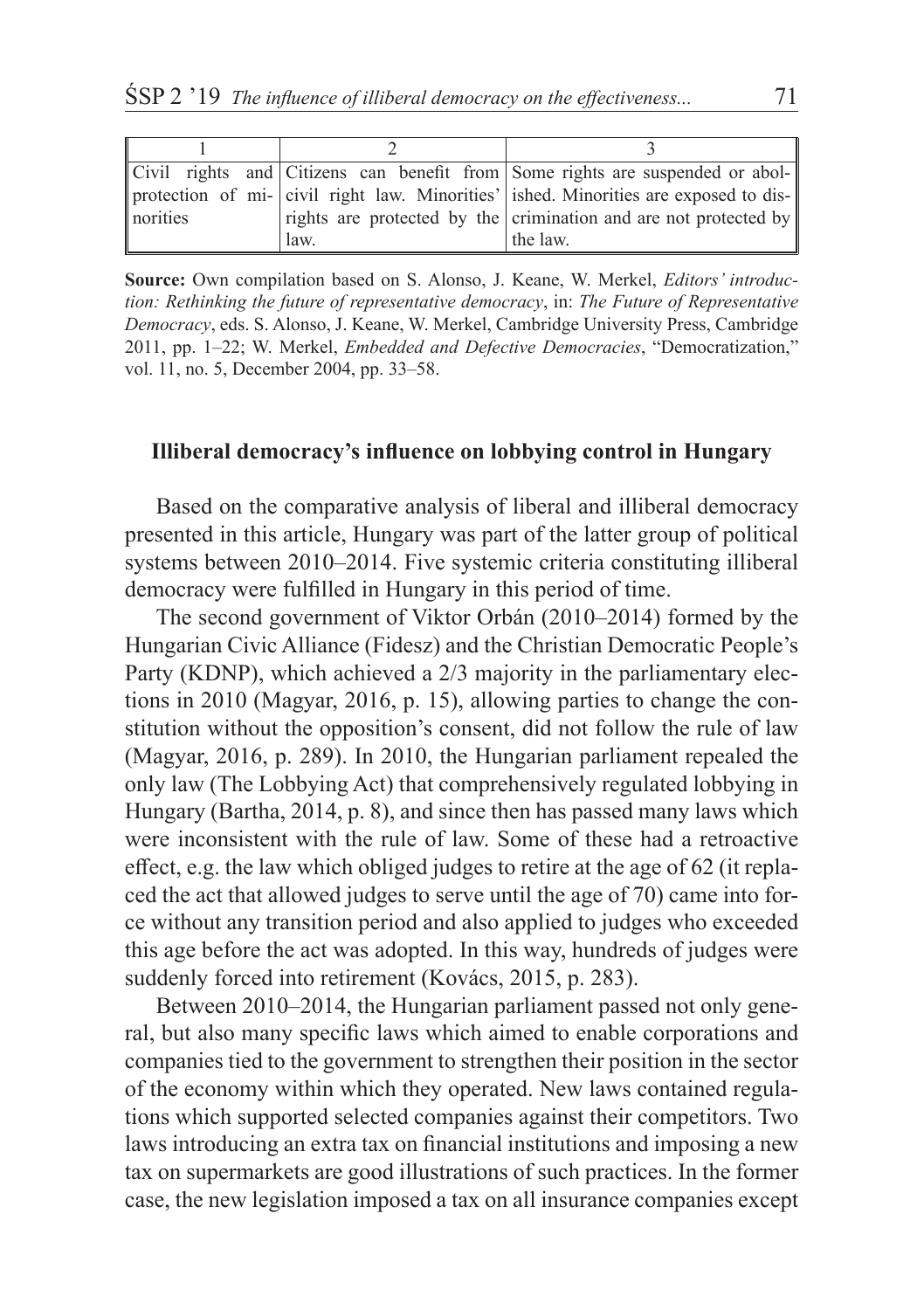for those founded between 2007–2010. However, it turned out that there was only one considerable insurance company (CIG) set up in this period of time that could have taken advantage of the new law. It belonged to Járai Zsigmond – a close associate of Prime Minister Viktor Orbán. Járai Zsigmond was a Minister of Finance in his first government which was in power between 1998–2002 (Bartha, 2014, pp. 29–30). The latter legislation set a tax that applied to all supermarket chains operating in Hungary apart from the one (CBA) whose owners had close relations with members of the government (Bartha, 2014, p. 29).

Any attempts to successfully control lobbying activity during the process of law-making were ineffective due to the fact that, since 2010, Hungarian law has lacked other crucial features constituting the rule of law: stability and explicitness. Even the most significant legal act in Hungary – a new constitution that came into force in  $2012$  – was substantially changed five times within three years (Kovács, 2015, p. 273). Furthermore, "the degree of legal uncertainty is also indicated by the unprecedentedly large number of acts (859) and amendments (538) passed during the second Orbán government" (Ágh, Dieringer, Bönker, 2015, p. 16) (the Hungarian parliament passed significantly fewer laws in its previous terms; 587 between 2006–2010, 573 between 2002–2006 and 460 between 1998–2002 [Archives of the Hungarian National Assembly, 2014]). Many of these were presented to the public, proceeded and adopted by the parliament within only one day, preventing any substantial debate on the issue. For instance, the most crucial amendments to the 'supermarket tax' act have been passed that way (Bartha, 2014, p. 29). Moreover, due to the fact that the law regulating access to public information turned out to be very imprecise, it is extremely difficult and sometimes impossible to gain any information regarding lobbyists' role in the process of policy-making, even after the new law has been implemented. In 2010–2014, this law has been changed many times (Kovács, 2015, p. 284, Hegedüs, 2016, p. 9) so public institutions could take advantage of various vague provisions and loopholes and refuse to release information concerning the process of policy-making to the public.

Undoubtedly, the fact that Hungarian law was not stable and was not created in an explicit way affected the effectiveness of lobbying control substantially, especially with regard to such issues as who actually performed lobbying activity, as well as what methods were applied and how much money was spent. This is corroborated by the fact that even institutions (e.g. watchdogs) interested in examining whether any lobbyist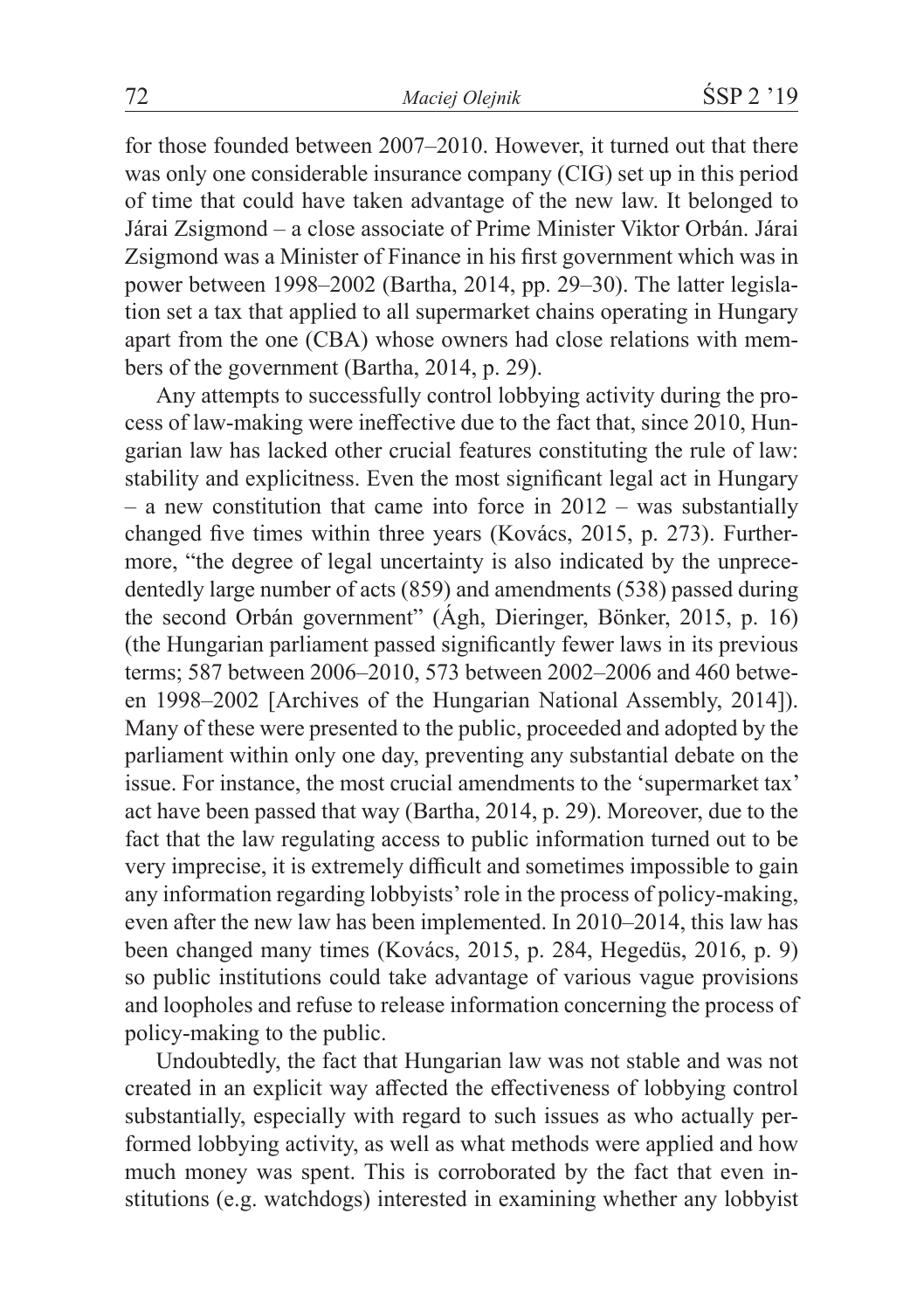influenced the legislative process were unable to do so, because the speed of the political decision-making was too fast to allow any meaningful oversight. The process of creating specific laws should have been subject to close scrutiny, because their aim was to grant some companies an operating advantage in a particular branch of the economy. It is therefore no wonder that many interest groups attempted to influence the content of these projects. Unfortunately, specific laws were not only proceeded in the shortest possible time, but they were also frequently altered, so it was impossible to find out how lobbying was carried out for these acts (for instance, when and how members of the government were lobbied). Taking those facts into consideration leads to the conclusion that considerable deficiencies in the rule of law in Hungary diminished the effectiveness of lobbying control in this country.

Since 2010, there have been no institutions in Hungary which could effectively control the government's activity, including relations between its members and lobbyists. The Constitutional Tribunal attempted to be such an institution in terms of law-making, especially during the first three years of Viktor Orbán's second government. For instance, in 2010 the Tribunal repealed the law that retroactively imposed a 98% tax on severance pay in the public sector between 2005–2010 (Freedom House, 2011). However, the government, instead of honoring this ruling – as all former governments had – reintroduced the same tax after the parliament substantially slashed the Constitutional Tribunal's competences. Within four years, the Tribunal lost the majority of its competences, which left it impotent in terms of effective judicial review. For instance, unless new laws threaten citizens' fundamental rights, the Constitutional Tribunal is no longer allowed to examine cases related to the public budget (Kovács, 2013, p. 261). This means that the Tribunal cannot verify whether laws imposing new taxes on various branches of the economy are consistent with the constitution, even if they directly favor specific companies and thus constitute discrimination. Since April 2013, the majority of the Constitutional Tribunal's members have been nominated by Fidesz and KDNP. From then on, all government decisions questioned by the opposition and non-governmental organizations have been ruled in favor of the government (Hegedüs, 2016, pp. 8–9). Also, the judicial system has been captured by the power elite. In particular, judges who had strong ties with the ruling political parties were appointed to both lower courts and the Supreme Court between 2010–2014. The lower courts made some decisions which went against the government's political interests, but in case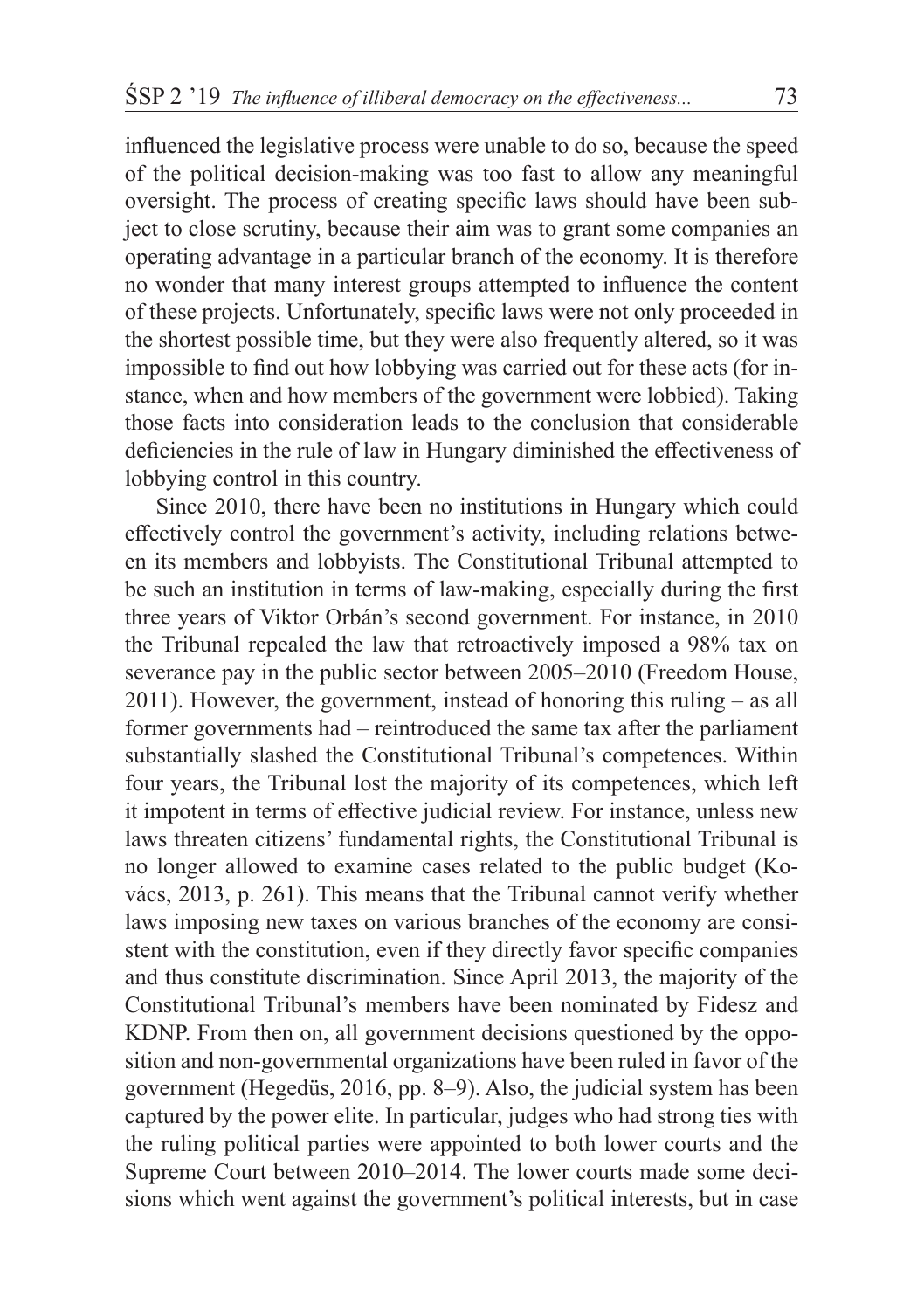of the Supreme Court nearly all rulings were beneficial to the government (Ágh, Dieringer, Bönker, 2015, pp. 16–17). Public officials, aware of the fact that they would not be punished for breaking the law, sometimes deliberately delayed the implementation of courts' decisions propitious to the government's opponents (Hegedüs, 2016, p. 10). Overall, it has produced a political system in which the ruling parties can not only pass every law without any negative legal consequences, but also forged an alliance between the government and the companies owned either by the political elite's family members and cronies or employing them. As a result, these companies support Fidesz and KDNP (i.e. via financing media favorable to the government and refusing to buy advertisements in opposition media outlets). During the frequent meetings between members of this alliance, representatives of the companies influenced the government's political decisions on many crucial socio-economic matters, which were then implemented within next couple of days (Bartha, 2014, p. 20). Neither politicians nor representatives of the companies shared with the public any information concerning the course of these meetings, the lobbyists' aims or information submitted to decision-makers.

In the majority of cases, the public could not obtain any information about the process of policy-making that took place between the members of the government and lobbyists during their meetings, because there were no truly independent institutions which might force politicians to reveal them, or convict these people if they refused to do so. Thus, it can be stated that the effectiveness of lobbying control in Hungary was negatively influenced by the fact that, in practice, not only can members of the government not be held accountable or their decisions monitored, but illiberal democracy in Hungary fostered collusion between the state and some enterprises.

Against this backdrop, corruption has become a significant problem in Hungary in terms of policy formation and implementation. While interest groups initiate corrupt practices in the majority of democratic countries, in Hungary it was the government that was mainly responsible for the promotion of corruption. The government decided who would belong to this politico-economic alliance, which had a corrupt nature. Within this system, the coalition of ruling political parties used "its legislative power to interfere with even minor segments of the economy and benefit its private-sector clients" (Kovács, 2015, p. 286). A new law regulating the trade in tobacco products is one striking example of this phenomenon. In April 2013, the Fidesz-KDNP coalition passed the Tobacco Retailing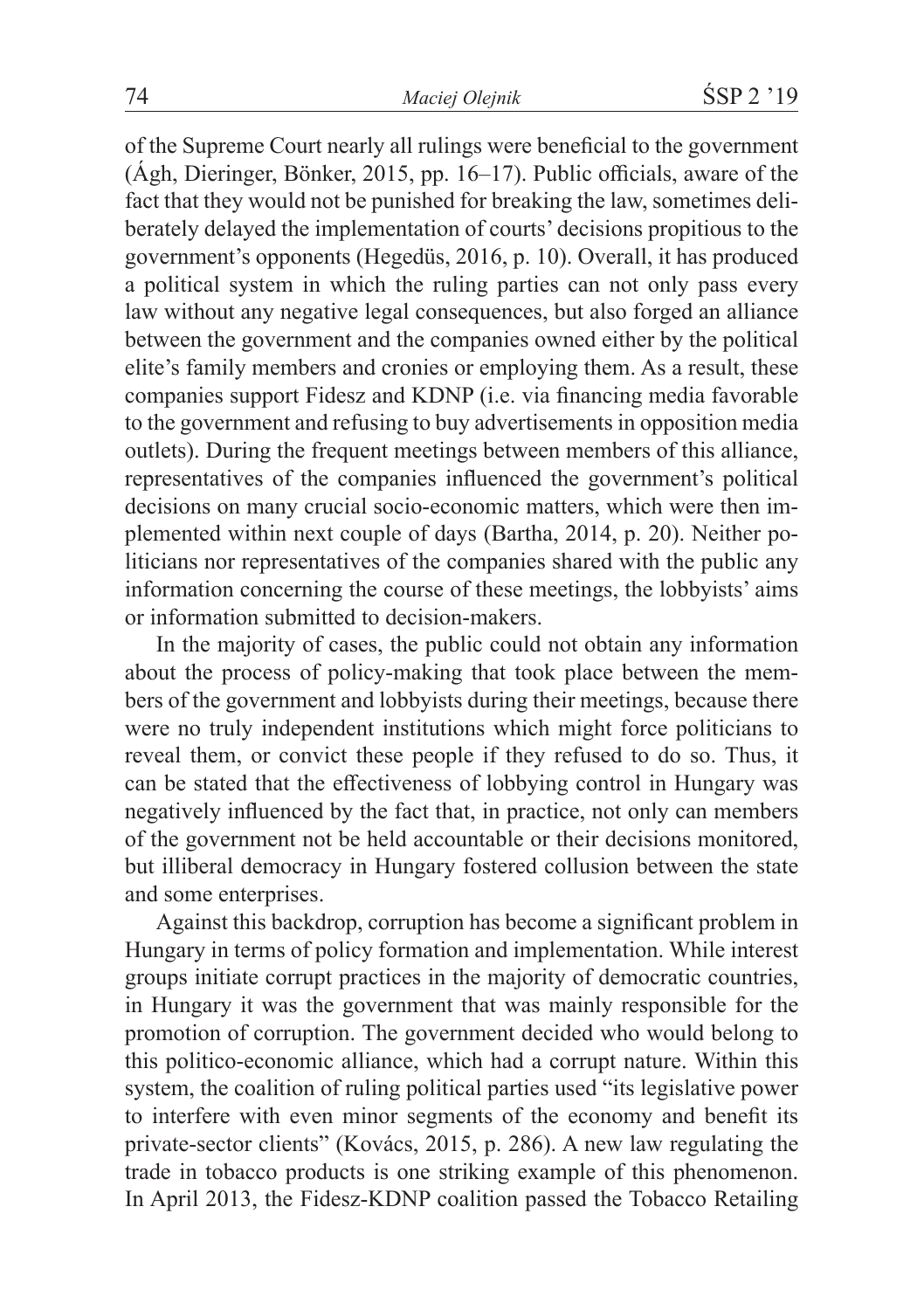Act, which reduced the number of tobacco retail licenses from 40,000 to 5000 and redistributed them almost exclusively among companies that had close ties with the members of the government. A couple of months later, it introduced amendments to this law enabling companies that possessed the license to remarkably increase their revenues. Journalists accidentally discovered that one of the versions of the Tobacco Retailing Act was prepared on the laptop of the CEO of a Hungarian tobacco company, János Sánta, which then obtained more than 10% of licenses. The government admitted that János Sánta was involved in the legislation process but it did not explain what the nature of his engagement was (e.g. which members of the government did this person meet? What data and expertise did he provide?) (Bartha, 2014, pp. 30–31). Consequently, the public knew nothing about the way in which lobbying was carried out in the case of the Tobacco Retailing Act. Citizens could only be certain that the government's allies took advantage of the new law. There were many more cases of corruption concerning public procurement contracts, as well as further corruption scandals between 2010–2014 (Hegedüs, 2016, p. 10). There was a lack of transparency in the relations between lobbyists and the government, and no attempts to enhance transparency were made from either side. Thus, it should not be a surprise that Hungary obtained a worse score (it was very low even before 2010) in studies on corruption in 2014 than in the previous years, conducted by international organizations such as the World Justice Project (The World Justice Project, 2013, p. 97; The World Justice Project, 2014, p. 100) and Freedom House (Hegedüs, 2016, p. 1).

Corrupt politicians frequently tried to conceal compromising details on their unofficial ties with interest groups from the public. Even when watchdogs obtained a little information on secret lobbying practices (as happened in case of the Tobacco Retailing Act), members of the Hungarian government did not provide any further details about them. They were afraid that this information might discredit them and cause a loss in their parties' popularity. Thus, the public were deprived of any specifics on uncontrolled lobbying, particularly with regard to the way in which lobbying activities were carried out and the amount of money that was involved in these practices. Undoubtedly, the fact that political elites were corrupt to a very large extent notably reduced the effectiveness of lobbying control in Hungary.

Freedom House has examined the media's status in Hungary since 2002. Until 2010, it was rated as 'free' (Karlekar, 2010, p. 15; Karlekar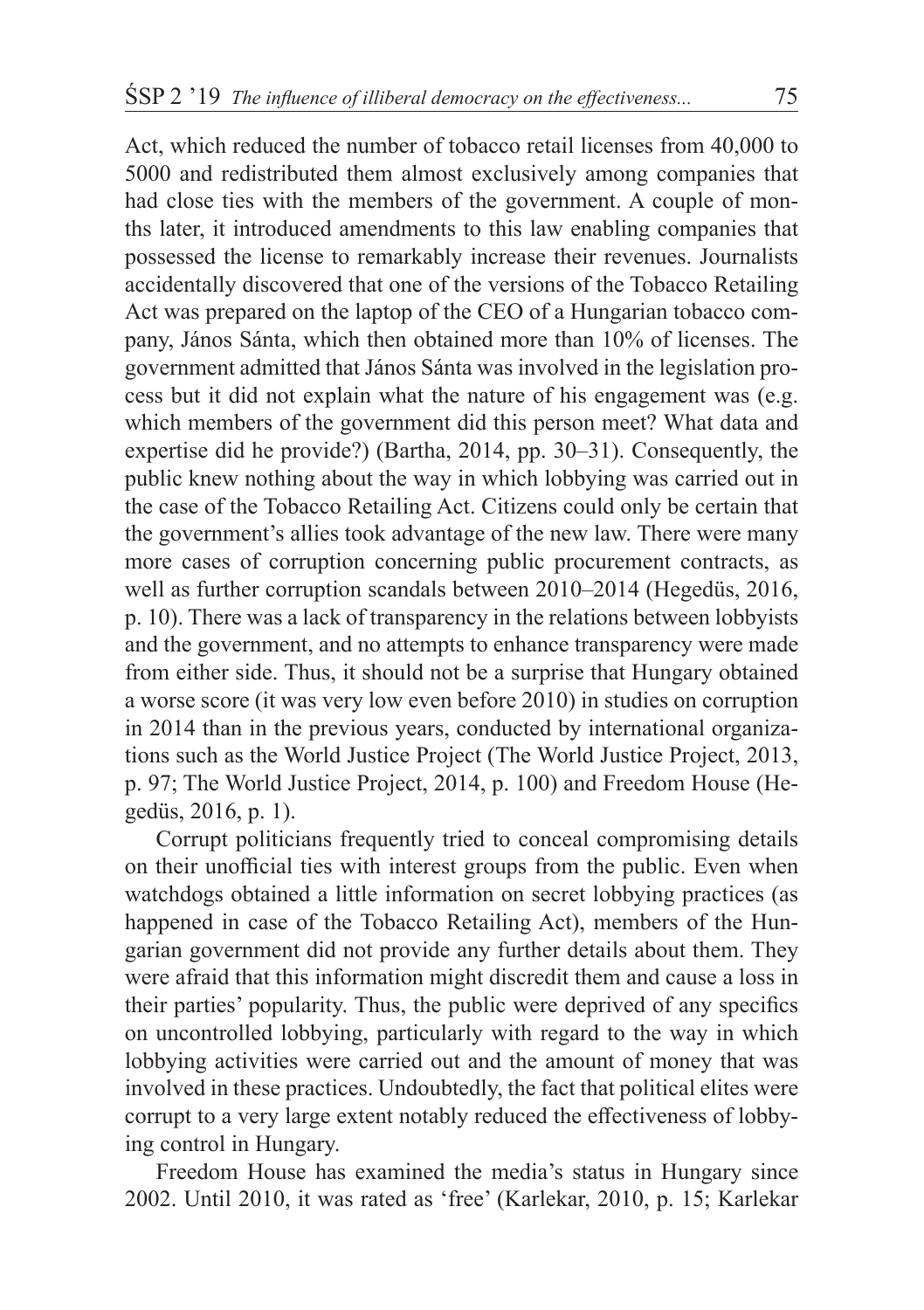2011, p. 14). The score declined after the formation of the second Orbán government. Since 2011, every year the media's status in Hungary has been described as 'partially free' by Freedom House (Karlekar, Dunham, 2012, p. 15; Karlekar, Dunham, 2013, p. 14; Karlekar, Dunham, 2014, p. 20; Dunham, Nelson, Aghekyan, 2015, p. 22). This assessment is completely justified for several reasons. Firstly, the public media were taken over by the government in 2010, and since then they have served as state propaganda outlets (Kovács, 2013, p. 257). Even in the private sector, the majority of newspapers, magazines, online news outlets and one of two most powerful private television channels belong to companies that are allied with the government (e.g., TV2, Metropol, Helyi Téma, Magyar Nemzet [Bartha, 2014, p. 24; Kovács, 2015, p. 280]). They provide the public solely with news and commentary that is favorable to the government. Still, other powerful television channels, as well as some online news outlets, remained neutral in Hungary throughout the second Orbán government (e.g., RTL Klub, Origo.hu [Bartha, 2014, pp. 24–25; Kovács, 2015, p. 279]) but there were few opposition media outlets in this country between 2010–2014 (e.g., Klubrádió, Népszabadság [Bartha, 2014, p. 24; Kovács, 2014, 270]). Also, journalists restrained themselves in reporting news that might be interpreted as hurting the government politically or legally. This was caused by the fear of losing advertising revenue, which in Hungary mainly comes from the state or companies allied with the ruling parties. Between 2010–2014, opposition media outlets lost this source of income to pro-government media. Journalists were also afraid that the Media Council<sup>1</sup> would impose considerable fines on the companies they worked for if they revealed information that could be unfavorable to the government.

Unsurprisingly, the vast majority of the media outlets did not undertake any serious attempts to examine how lobbying was carried out in Hungary in this political environment. Pro-government media outlets did not want to do this because they supported Fidesz and KDNP. Any cor-

<sup>&</sup>lt;sup>1</sup> The Media Council is an administrative organ of the National Media and Infocommunications Authority, which is a regulatory body that "oversees all media, public and private, including broadcast, print, and online outlets" (Kovács, "Hungary in 2015", p. 281). The Media Council has the right to impose significant fines for activities that are very difficult to define, such as inciting hatred against majorities. Although the Media Council is formally an autonomous institution, in fact it is strongly biased in favor of the ruling parties as only government loyalists have been nominated to this institution by the parliament.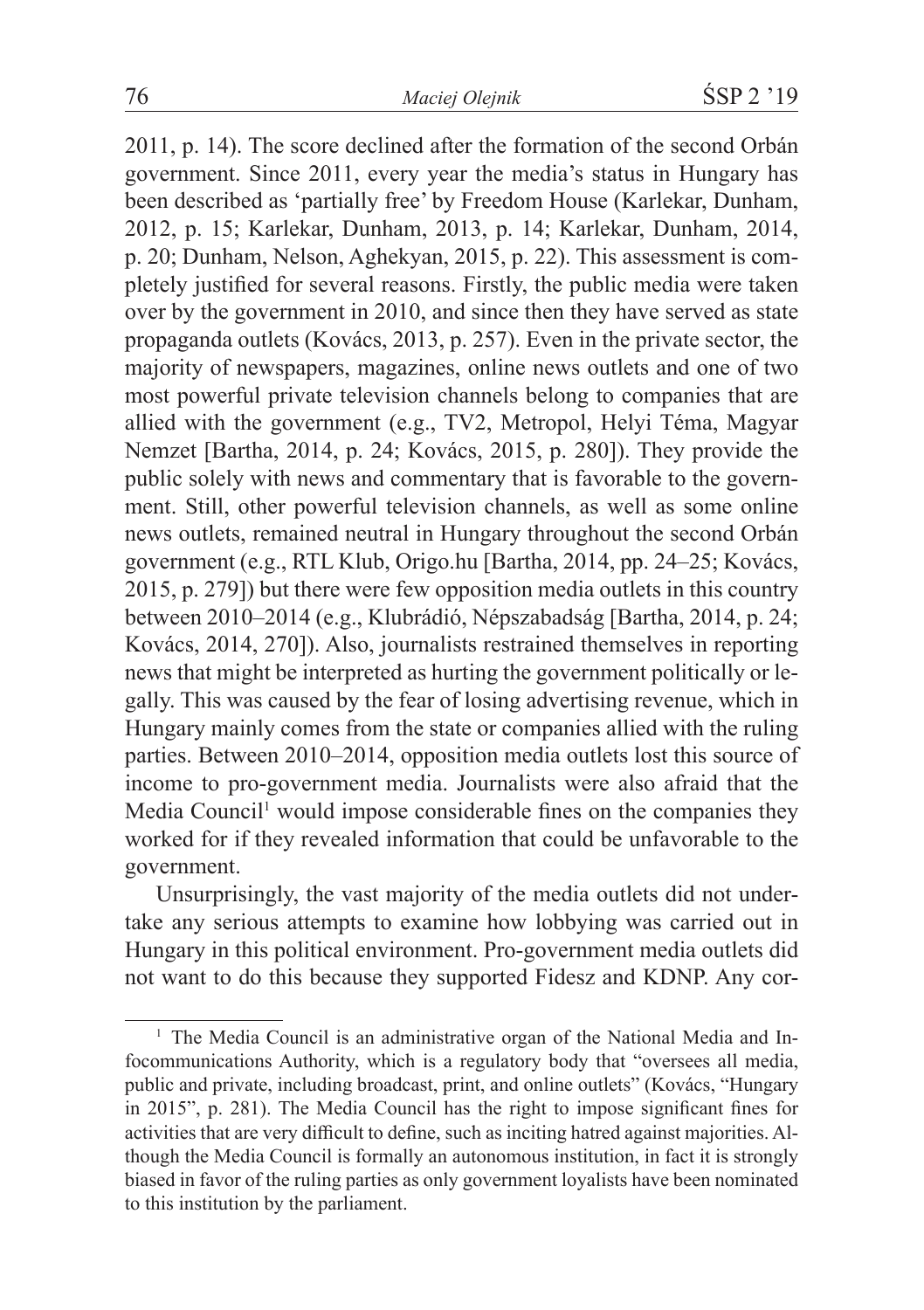ruption scandals, including those involving lobbying activity, could cause the government to lose popularity and thus power. In turn, this would almost certainly mean also the loss of revenue for these media outlets, since state-owned companies controlled by the current opposition would not buy advertisements in these outlets. While the 'neutral' media abstained from closely investigating specific relations between the government and its allied companies, because they also wanted to sell advertisements to them, the opposition media did not have enough resources to be able to carefully examine lobbying activities.

The role of the media is to investigate various lobbying practices and disclose information about them to the society if public institutions let citizens down in this matter. However, in the majority of cases, the Hungarian media either did not want to or were not able to discover who the lobbyists that tried to influence the government's policy were, how they did this and what were the results of their actions. Without any doubt, the lack of complete media freedom diminished the effectiveness of lobbying control in Hungary.

Hungary did not fully protect civil rights or minorities from discrimination even before Orbán formed his second government in 2010 (Freedom House, 2010), but these problems deepened significantly afterwards. Although the Romani people constitute by far the largest ethnic minority in Hungary (about 5–7% of Hungarians), they have few representatives in the parliament and have long been treated as 'second-class citizens,' e.g. many Romani children were put into schools for children with mental disabilities (Freedom House, 2014). This population also suffered from harassment and hate speech, which usually did not meet with the proper response from the public institutions (Ágh, Dieringer, Bönker, 2016, p. 16). The LGBT community was another minority facing similar problems, as the police and members of the government were among the groups that were responsible for harassing LGBT people (Freedom House, 2016). Various religious groups have also been treated unequally in Hungary. In 2011, the Hungarian parliament passed the law on the legal status of churches, which divided religious organizations into two types: religious communities (90% of religious organizations belong to this group) and churches. Only organizations from the latter group were subsidized by the state (Freedom House, 2014). The new law included well-known religious organizations such as the Hungarian Islamic Council in the category of 'religious communities.' The Hungarian Islamic Council had to lobby the authorities for a year until it was recognized by the parliament as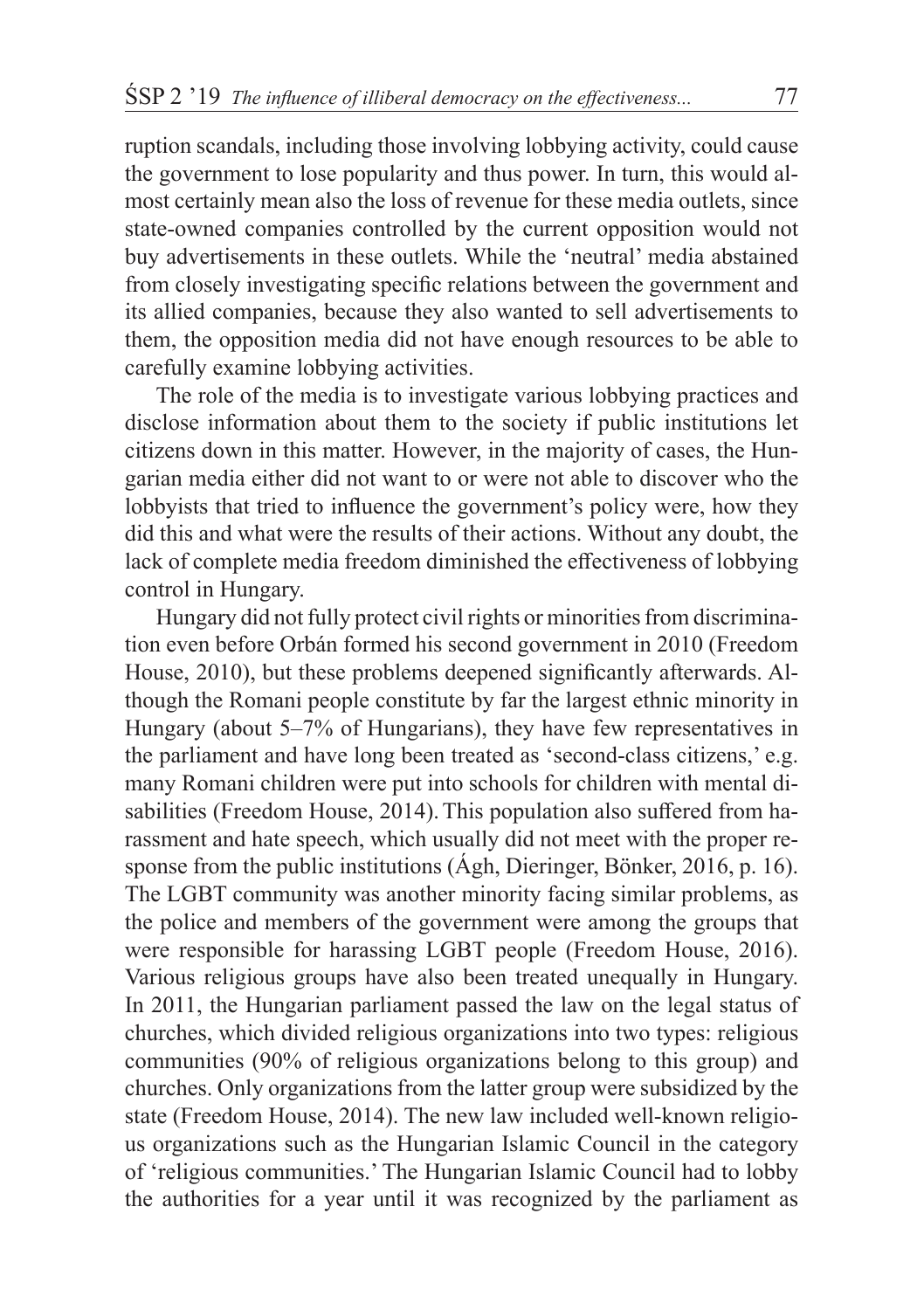a church (Molnár, 2012). On the other hand, the Catholic Church and the Hungarian Reformed Church were treated as churches from the moment the law was introduced. These religious organizations also turned out to be effective lobbyists in other aspects of the public sphere. For instance, they were able to persuade the government to grant higher subsidies to parish schools than to state schools (Balogh, 2016).

Neither disadvantaged nor privileged interest groups informed the public about the lobbying activities they conducted. The government and members of parliament also did not reveal any arguments or reports which were submitted by organizations that belonged to the disadvantaged or privileged groups. Consequently, the effectiveness of lobbying control did not depend on the status of the interest group that performed the lobbying activity in Hungary between 2010–2014. The fact that some minorities were not protected by the law and treated worse than others was irrelevant to the effectiveness of lobbying control in Hungary.

#### **Conclusions**

Five systemic core principles constituting illiberal democracy were fulfilled in Hungary between 2010–2014. The article shows that four of them (the rule of law, control over and accountability of the government, integrity of the political elite and media freedom) adversely affected the effectiveness of lobbying control conducted in this country.

The Fidesz-KDNP coalition very often breached the rule of law. For many acts passed by these parties, watchdogs could not determine who had lobbied public representatives, how they had been lobbied and how much money the lobbying activities had cost, due to the fact that Hungarian laws lacked stability and explicitness (for instance, the case of the 'supermarket tax' act). Therefore, these organizations did not have enough time to perform a comprehensive investigation of the interest groups' role in the process of law-making for many acts, because they were passed within a couple of days and then changed repeatedly.

Between 2010–2014, the Fidesz-KDNP coalition captured the institutions that could hold politicians accountable for breaking the law (i.e. the Supreme Court and the lower courts). Furthermore, the Constitutional Tribunal's competences were considerably reduced, so it could not repeal specific laws which were clearly unconstitutional, because they favored a few companies and discriminated against others that operated in the same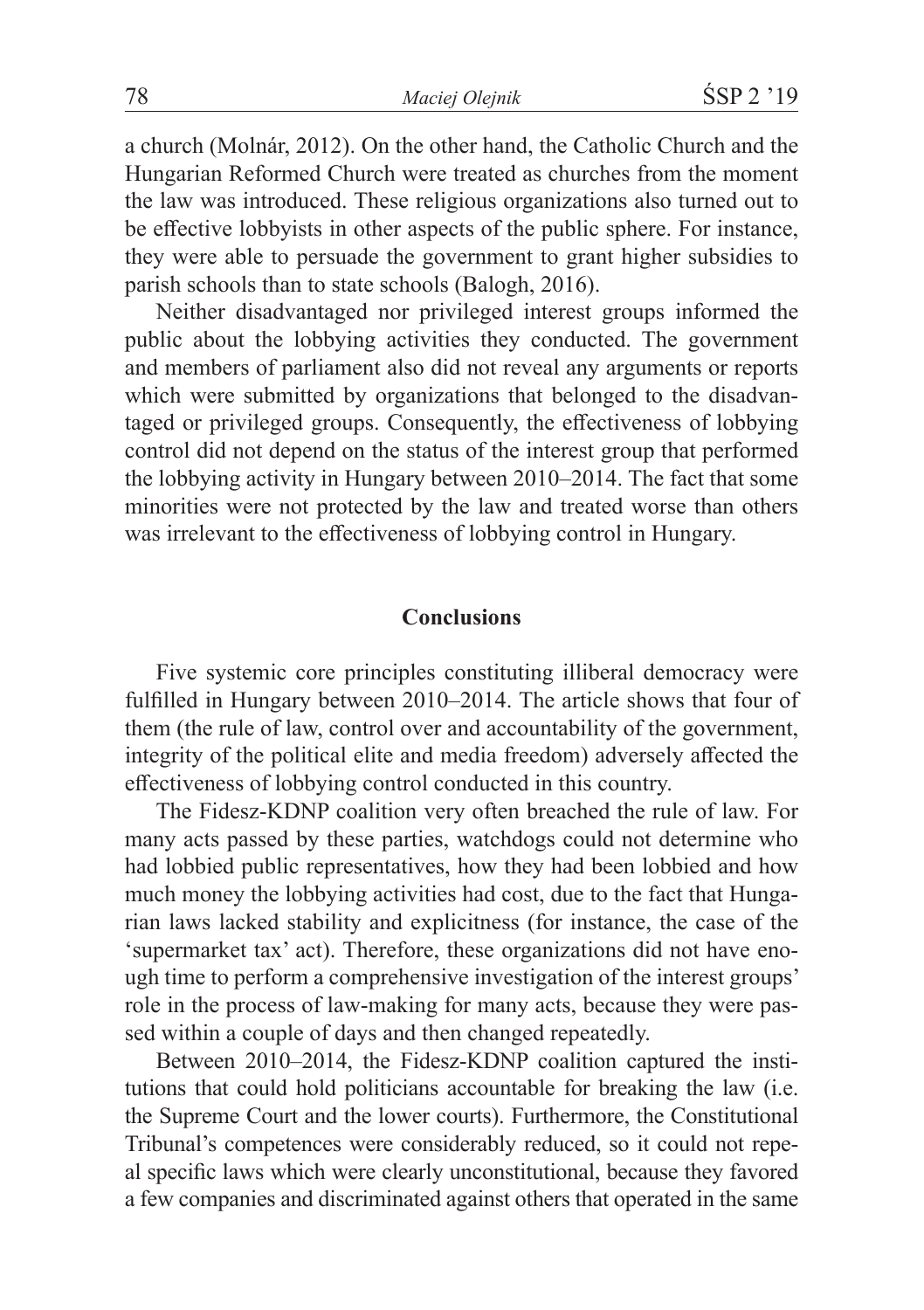branch of the economy. Undoubtedly, the government's policy with regard to the judicial system substantially lowered the effectiveness of lobbying control, because there were no independent controlling institutions that could force interest groups and the government to reveal information on the course of their unofficial meetings to the watchdogs. The most crucial political decisions, including regarding specific laws, were made during these meetings, but the public did not have access to information on their details (e.g. what data lobbyists submitted to the government).

The number of corruption practices dramatically increased in Hungary between 2010–2014, especially with regard to the legislative process and public procurement contracts. The government always protected politicians involved in these operations and declined to disclose any specific information on the relations between public servants and interest groups, even if there was a suspicion that a crime had been committed (for instance, the case of the Tobacco Retailing Act). The public could not access any information about the details of illegal lobbying activities, which were growing in number, from official sources (i.e. public institutions). Without any doubt, the fact that Hungarian political elites were highly corrupt negatively impacted the effectiveness of attempts to control lobbying.

Since 2011, Hungary has been classified by Freedom House as a state with only partially free media. This is due mainly to the fact that the vast majority of media outlets were either captured by the government (the case of the public media outlets), or were owned by its cronies. It should not be a surprise that they did not provide any details about lobbying practices to the public. Neutral media outlets did not want to examine governmentinterest groups relations either, because they wanted to sell advertisements to the biggest Hungarian companies, which mostly belonged either to the state or the government's allies. Although there were some opposition media outlets, they usually did not have enough resources to be able to conduct investigations into secret lobbying activities. Therefore, it can be claimed that the public could not count on media outlets to gain information about interest groups' role in the process of policy making.

The last systemic criterion constituting illiberal democracy – civil rights and the protection of minorities – did not affect the effectiveness of lobbying control in Hungary, and was in this sense a neutral factor. This statement is justified by the fact that there was no difference between the lobbying activities of the privileged and disadvantaged minorities in terms of their transparency. In both cases, the public knew nothing about the way in which these groups carried out lobbying actions (how often did they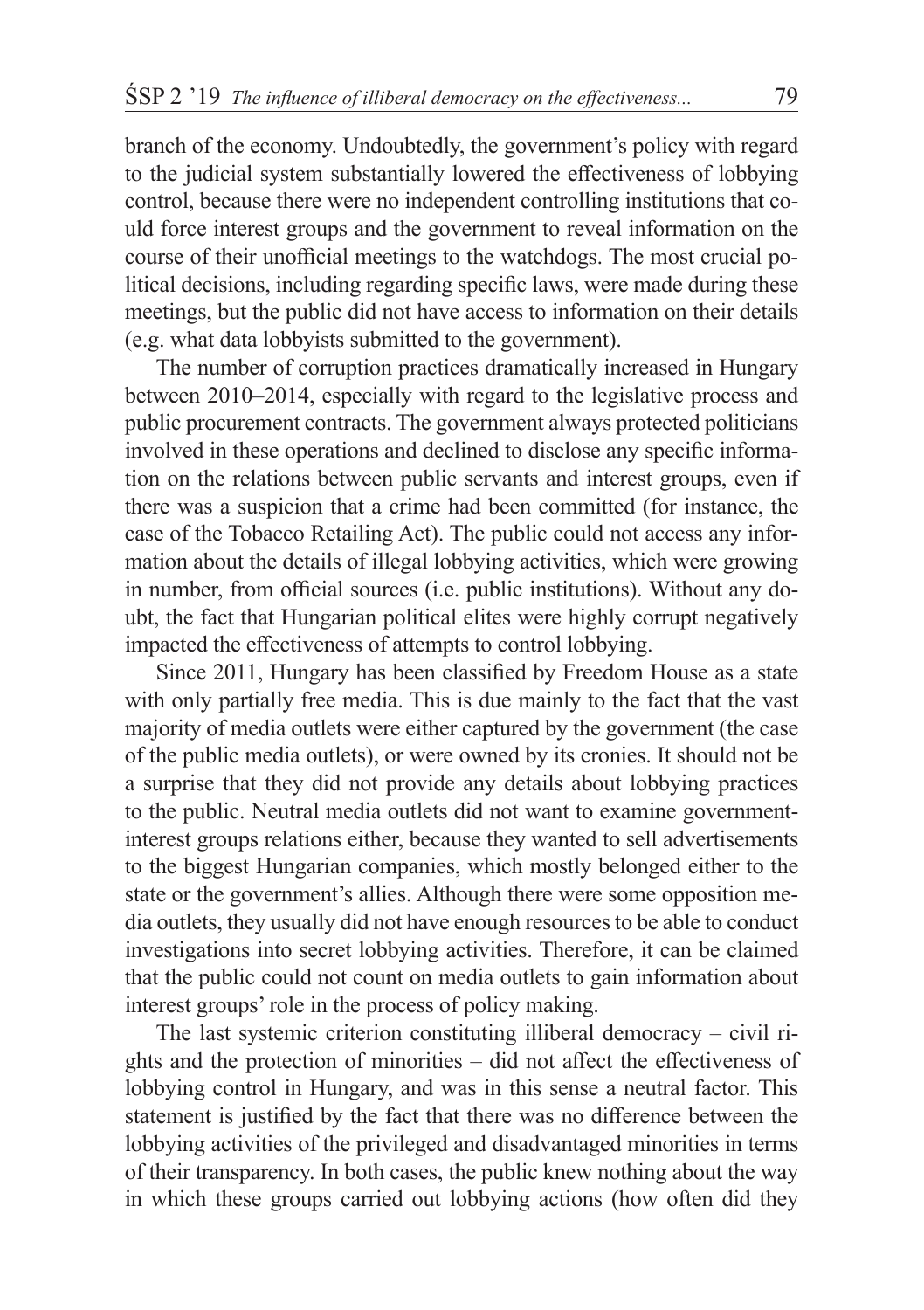meet with politicians? With whom exactly did they talk? What expertise did they submit to them?). Neither representatives of these minorities nor politicians released any information to the public on these matters.

Nevertheless, based on the Hungarian case, it might be argued that the illiberal model of democracy diminishes the effectiveness of lobbying control. However, this article should be treated as the beginning of a discussion about possible links between this type of political regime and the effectiveness of attempts to control lobbying. More studies are needed in this area of research in order to be able to ascertain that Hungary is not an exception in this matter.

#### **References**

- Ágh A., Dieringer J., Bönker F. (2015), *2015 Hungary Report*, Bertelsmann Stiftung, Gütersloh.
- Ágh A., Dieringer J., Bönker F. (2016), *2016 Hungary Report*, Bertelsmann Stiftung, Gütersloh.
- Alonso S., Keane J., Merkel W. (2011), *Editors'introduction: Rethinking the future of representative democracy*, in: *The Future of Representative Democracy*, eds. S. Alonso, J. Keane, W. Merkel, Cambridge University Press, Cambridge.
- Archives of the Hungarian National Assembly, http://www-archiv.parlament.hu/ angol/append/legislative\_act.htm, 01.09.2018.
- Armstrong G., Kotler P. (2010), *Principles of Marketing*, Pearson Education, London.
- Balogh E., *The Hungarian Catholic Church and Education*, http://hungarianspectrum. org/2016/04/01/the-hungarian-catholic-church-and-education/, 01.09.2018.
- Bartha A. (2014), *Lifting the Lid on Lobbying: National Report of Hungary*, Transparency International Hungary, Budapest.
- Bergan D. E. (2009), *Does grassroots lobbying work? A field experiment measuring the effects of an e-mail lobbying campaign on legislative behaviour*, "American politics research," Vol. 37, no. 2.
- Dahl R. (2005), *Demokracja i jej krytycy,* Wydawnictwo Znak, Kraków.
- Diamond L. (2002), Consolidating Democracies, in: *Comparing Democracies 2: New Challenges in the Study of Elections and Voting*, eds. L. LeDuc, R. Niemi, P. Norris, SAGE, London.
- Dunham J., Nielson B., Aghekyan E. (2015), *Freedom of the Press 2015. Harsh Laws and Violence Drive Global Decline*, Freedom House, New York.
- Freedom House (2010), *Hungary. Freedom in the World 2010*, https://freedomhouse. org/report/freedom-world/2010/hungary, 01.09.2018.
- Freedom House (2011), *Hungary. Freedom in the World 2011*, https://freedomhouse. org/report/freedom-world/2011/hungary, 01.09.2018.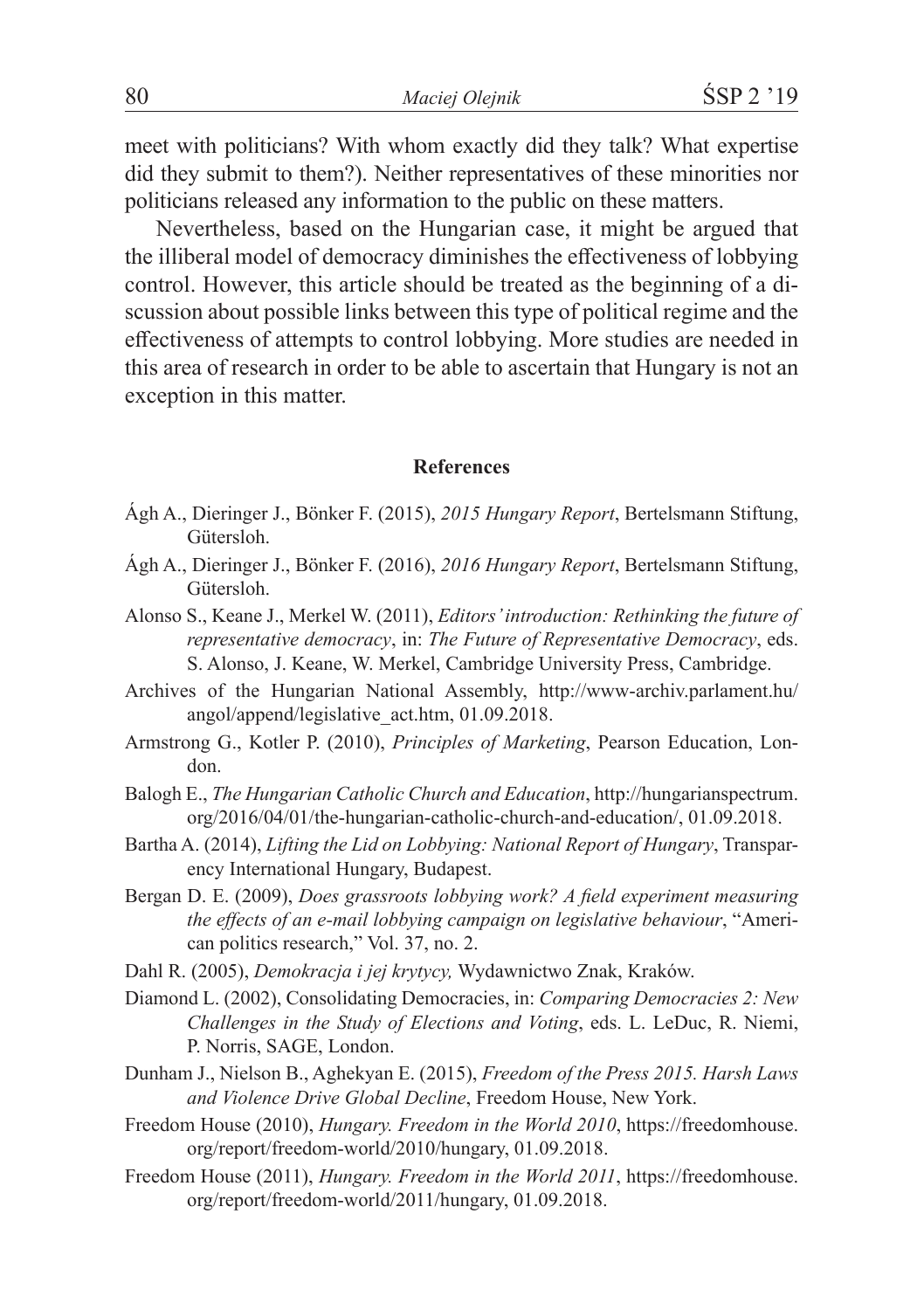- Freedom House (2014), *Hungary. Freedom in the World 2014*, https://freedomhouse. org/report/freedom-world/2014/hungary, 01.09.2018.
- Freedom House (2016), *Hungary. Freedom in the World 2016*, https://freedomhouse. org/report/freedom-world/2016/hungary, 01.09.2018.
- Grant W. (2003a), *Lobbyists*, in: *Concise dictionary of Politics*, eds. I. McLean, A. McMillan, Oxford University Press, Oxford.
- Grant W. (2003b), *Interest groups*, in: *Concise dictionary of Politics*, eds. I. McLean, A. McMillan, Oxford University Press, Oxford.
- Hegedüs D. (2016) *Hungary 2016*, Freedom House, New York, https://freedomhouse. org/sites/default/files/NIT2016\_Hungary\_0.pdf, 01.09.2018.
- Karlekar K. (2010), *Freedom of the Press 2010. Broad Setbacks to Global Media Freedom*, Freedom House, New York.
- Karlekar K. (2011), *Freedom of the Press 2011. Signs of Change Amid Repression*, Freedom House, New York.
- Karlekar K., Dunham J. (2012), *Freedom of the Press 2012. Breakthroughs and Pushback in the Middle East*, Freedom House, New York.
- Karlekar K., Dunham J., *Freedom of the Press 2013. Middle East Volatility Amid Global Decline*, Freedom House, New York.
- Karlekar K., Dunham J. (2014), *Freedom of the Press 2014. Media Freedom Hits Decade Low*, Freedom House, New York.
- Karolewski I., Benedikter R. (2017), *Europe's New Rogue States, Poland and Hungary: A Narrative and Its Perspectives*, "Chinese Political Science Review," no. 2.
- Kovács B. (2013), *Hungary 2013*, in: *Nations in Transit 2013: Democratization from Central Europe to Eurasia*, ed. S. Habdank-Kolaczkowska, Rowman and Littlefield, New York.
- Kovács B. (2014), *Hungary 2014*, in: *Nations in Transit 2014: Democratization from Central Europe to Eurasia*, eds. S. Habdank-Kolaczkowska, Z. Csaky, Rowman and Littlefield, New York.
- Kovács B. (2015), *Hungary 2015*, in: *Nations in Transit 2015: Democracy on the Defensive in Europe and Eurasia*, ed. S. Habdank-Kolaczkowska, Rowman and Littlefield, New York.
- Magyar B. (2016), *Post-Communist Mafia State: The Case of Hungary*, Central European University Press, Budapest.
- Merkel W. (2004), *Embedded and Defective Democracies*, "*Democratization*," vol. 11, no. 5.
- Milbrath L. W. (1968), *Lobbying*, in: *International Encyclopedia of the Social Sciences*, vol. 9, ed. D. L. Sills, Macmillan Company & the Free Press, United States of America.
- Molnár V., *Hungary Expands List of Recognized Churches*, http://www.paprikapolitik.com/2012/03/hungary-expands-list-of-recognized-churches/, 01.09.2018.